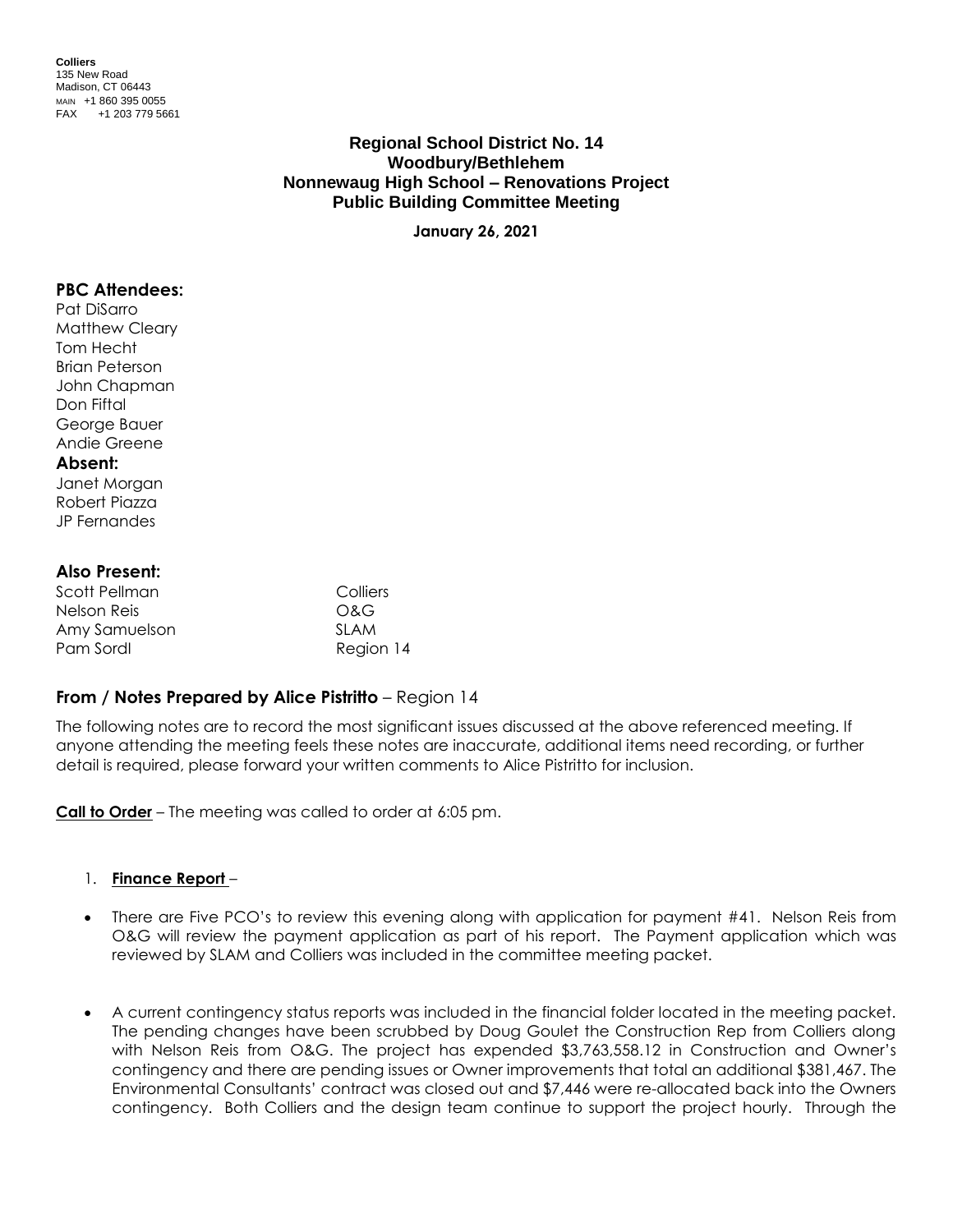December invoices there is \$9,700 remaining in the SLAM ongoing CA budget which was created by consolidating unused hourly Fees and Reimbursables. There is \$4,900 remaining in the Colliers ongoing CA budget. Both accounts may require transfers from the contingency funds in the near future, a contingency budget for ongoing close out support services of \$40,000 is included in the pending additional costs total.

 The current available contingency for the High School and BOE facility is approximately \$447,941.88. This would be reduced to \$66,474.88 assuming all the pending issues or betterments are accepted. The larger pending estimated expenditures are as follows:

| а. | <b>Bonding Reconciliation</b> | \$45,000 |
|----|-------------------------------|----------|
|    |                               |          |

| b. | CA Oversight                                                                      | \$40,000      |
|----|-----------------------------------------------------------------------------------|---------------|
|    | $D_{\text{max}}$ $\rightarrow$ $A_{\text{max}}$ $A_{\text{max}}$ $D_{\text{max}}$ | $0.17$ $0.00$ |

- c. Power Meters for BMS \$17,500 d. Exhaust controls DOA 8,9,10 \$17,315
- e. Hot water coils at DOAS \$150,000
- f. Leak detection DOAS \$30,000

Those above totals \$299,815 of the pending estimates \$381,467

- There is also approximately \$150,000 in the CM Contingency that Nelson will discuss as part of his report.
- In addition to the pending estimated changes the Administration is requesting 3 additional video Display monitors for \$17,961 which is currently being reviewed by the design team and Colliers along with a proposal from DNR laboratories for software and licenses to operate the displays for an additional \$6,100. Both of these requests were included in the monthly meeting packet under "Owner Requests" I would not recommend that the committee take action on these requests this evening but keep them for consideration once a significant portion of the pending changes have been completed.
- There was also a request for additional blinds for certain rooms and areas that was forwarded to George and the BOE for consideration.
	- 2. **OPM Report** Scott Pellman reported on the following:
		- **a.** Project Update –
- Owner Architect and Contractor meetings continue to take place every other Thursday morning along with MEP coordination and commissioning meeting on the opposite Tuesdays. The design team reviewed the current concerns and questions on the heating issues in the field and issued a report on Friday that is currently being reviewed by the Commissioning Agent and construction team. Progress is being made on the comfort of the building and the building was recently adjusted so it has positive air pressure which eliminates colder air being drawn into the building.
- Colliers requested a power study be performed by Eversource to address power quality issues with legs dropping out for the main power feed. It is believed that these intermittent drops are causing issues with building controls. The design and construction team has reviewed the report and a meeting is being scheduled this Thursday with the Eversource engineers to review the report and discuss their corrective actions.
- SLAM and Colliers continue to work with O&G to finalize Punch list issues and significant progress has been made.
- The new reception desk has been installed in the central Office and Doug Goulet from Colliers along with SLAM continue to work with the furniture venders to complete the final deliveries of outstanding items that were on back order or has delivery challenges due to COVID.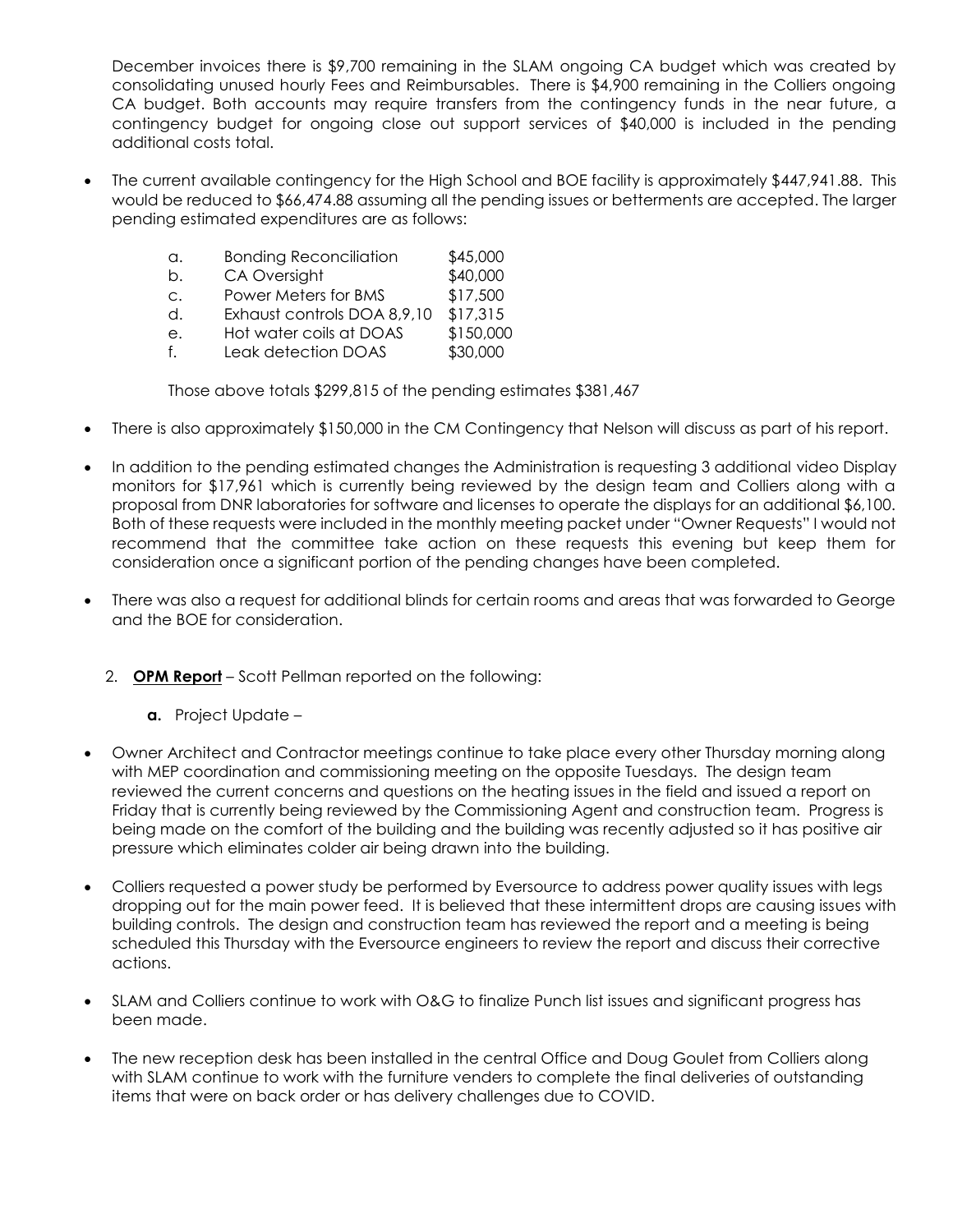3. **PCO reviews** – The following PCO's were presented to the committee.

### **PCO-328** – Door Credits – (\$3,239)

- o The door was scheduled to be replaced under PR 149 with a new door to swing into the Main Office however this was deemed to be a code violation. An alternative solution was provided to install a 180 degree hinge and maintain the door swing eliminating the need for the new door.
- **PCO-329** Drywall due to existing conditions \$49,166 CM Contingency
	- o This change includes drywall framing for existing conditions along with fire stopping at existing walls.

#### **PCO-330** – CM Contingency Draw - \$22,981 – CM contingency

o Nelson Reis reviewed multiple contingency items from different trade contractors which will be applied to the CM contingency

#### **PCO-331** – DOAS 8, 9 and 10 Exhaust fan sensors - \$17,315

o This was a request by the design team to install new exhaust air static pressure sensors at DOA units 8,9 and 10 along with new testing and balancing.

### **PCO-332** – Chiller bypass Setpoints - #2,391

o This revised the minimum chiller bypass setpoints for approved Daiken units in lieu of the basis of design Trane units resulting in re-balancing of the bypass valves within the chilled water system. This work is complete.

### **Architect update** – Amy S

- Attending OAC meetings and commissioning meetings
- There will be a report on the commissioning
- Will attend energy meeting this week
- Gaps in the floor in the gym have returned as reported by Declan.

### **Project Update -** Nelson R-

- Reviewed contingency
- Negotiating with trades- noted there may be scope issues
- Work completed in accordance with the payment application
- Sitework- Outside scoreboard replaced
- Interior building commissioning continues with CES
- Video production and interior window glass replaced
- Many contracts are complete
- Emergency lights in the health office was done
- Reception desk in CO was installed
- Lewis continues to work with commissioning

#### **New Business**:

None

### **Public Comment:**

o None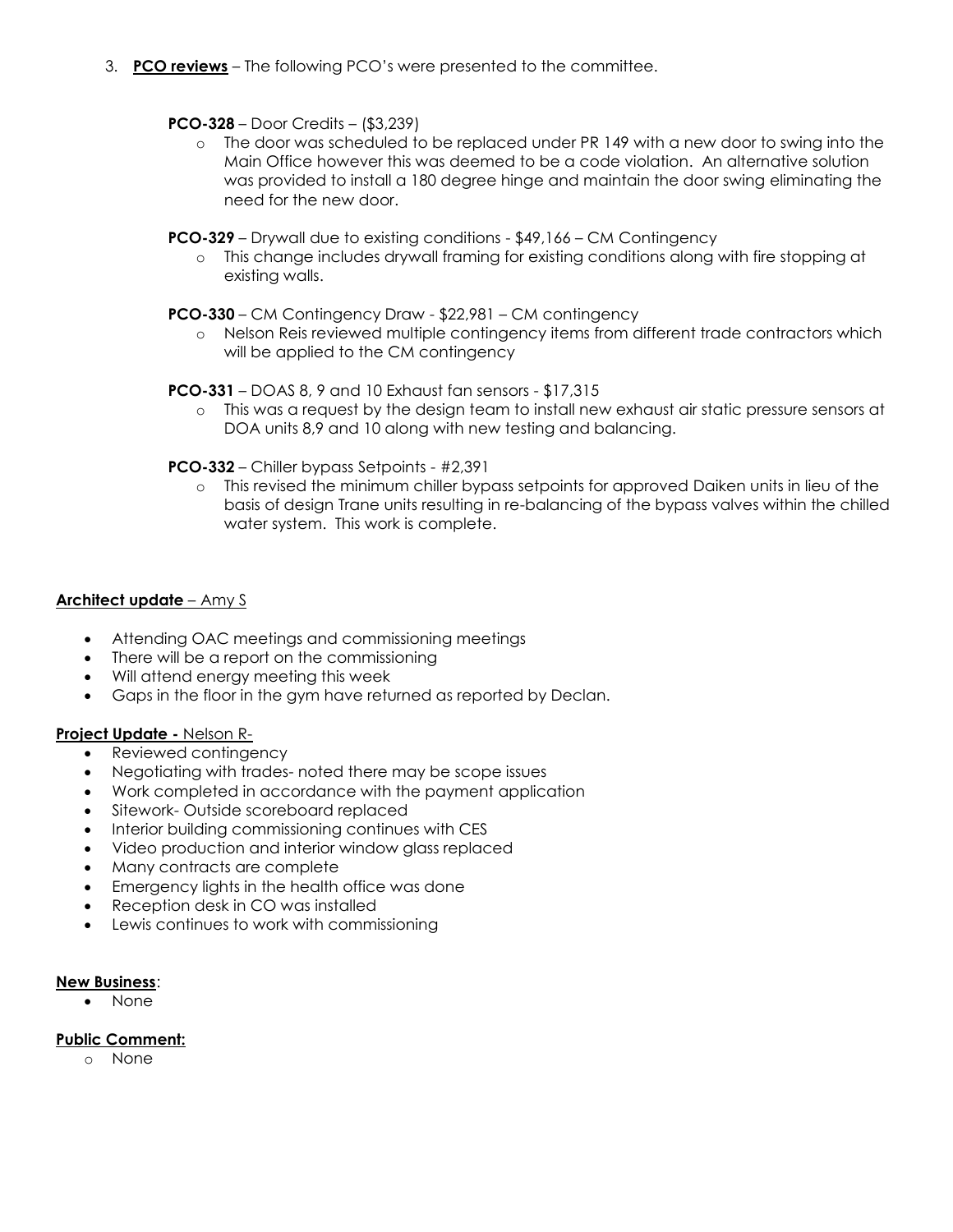## **PCO-328**

Motion that the public building committee approve PCO - 328 dated 1/18/202 for a door credit to the originally approved PR 149 in the amount of (\$3,239).

**George Bauer made a motion that the public building committee approve PCO - 328 dated 1/18/202 for a door credit to the originally approved PR 149 in the amount of (\$3,239). Seconded by Pat DiSarro - All in favor-. Unanimous Motion passes**

## **PCO-329**

Motion that the public building committee approve PCO - 329 dated 1/19/2021 for additional drywall framing and firestopping in the amount of \$49,166 as a zero-cost change order to be applied to the CM Contingency.

**George Bauer made a motion that the public building committee approve 329 dated 1/19/2021 for additional drywall framing and firestopping in the amount of \$49,166 as a zero-cost change order to be applied to the CM Contingency. Seconded by Pat DiSarro - All in favor- Unanimous Motion passes**

### **PCO-330**

Motion that the public building committee approve PCO - 330 dated 1/20/2021 for miscellaneous contingency items in the amount of \$22,981 as a zero-cost change order to be applied to the CM Contingency.

**George Bauer made a motion that the public building committee approve PCO – 330 dated 1/20/2021 for miscellaneous contingency items in the amount of \$22,981 as a zero-cost change order to be applied to the CM Contingency. Seconded by Pat DiSarro - All in favor- Unanimous Motion passes**

### **PCO-331**

Motion that the public building committee Approve PCO - 331 dated 1/21/2020 for new exhaust air static pressure sensors for DOA units 8, 9 and 10 in the amount of \$17,315

**George Bauer made a motion that the public building committee Approve PCO – 331 dated 1/21/2020 for new exhaust air static pressure sensors for DOA units 8, 9 and 10 in the amount of \$17,315. Seconded by Pat DiSarro- All in favor- Unanimous Motion passes**

# **PCO-332**

Motion that the public building committee Approve PCO - 332 dated 1/21/2020 for chiller bypass setpoint changes in the amount of \$2,391.

**George Bauer made a motion that the public building committee Approve PCO – 332 dated 1/21/2020 for chiller bypass setpoint changes in the amount of \$2,391. Seconded by Pat DiSarro - All in favor-. Unanimous motion passes**

### **Application for Payment #41**

Motion that the public building committee approve the O&G Pay Application No 41 for the period from December 1 to December 31, 2020 in the amount of \$119,550.52

**George Bauer made a motion that the public building committee approve the O&G Pay Application No 41 for the period from December 1 to December 31, 2020 in the amount of \$119,550.52 Seconded by Pat DiSarro- All in favor- Unanimous-motion passes.**